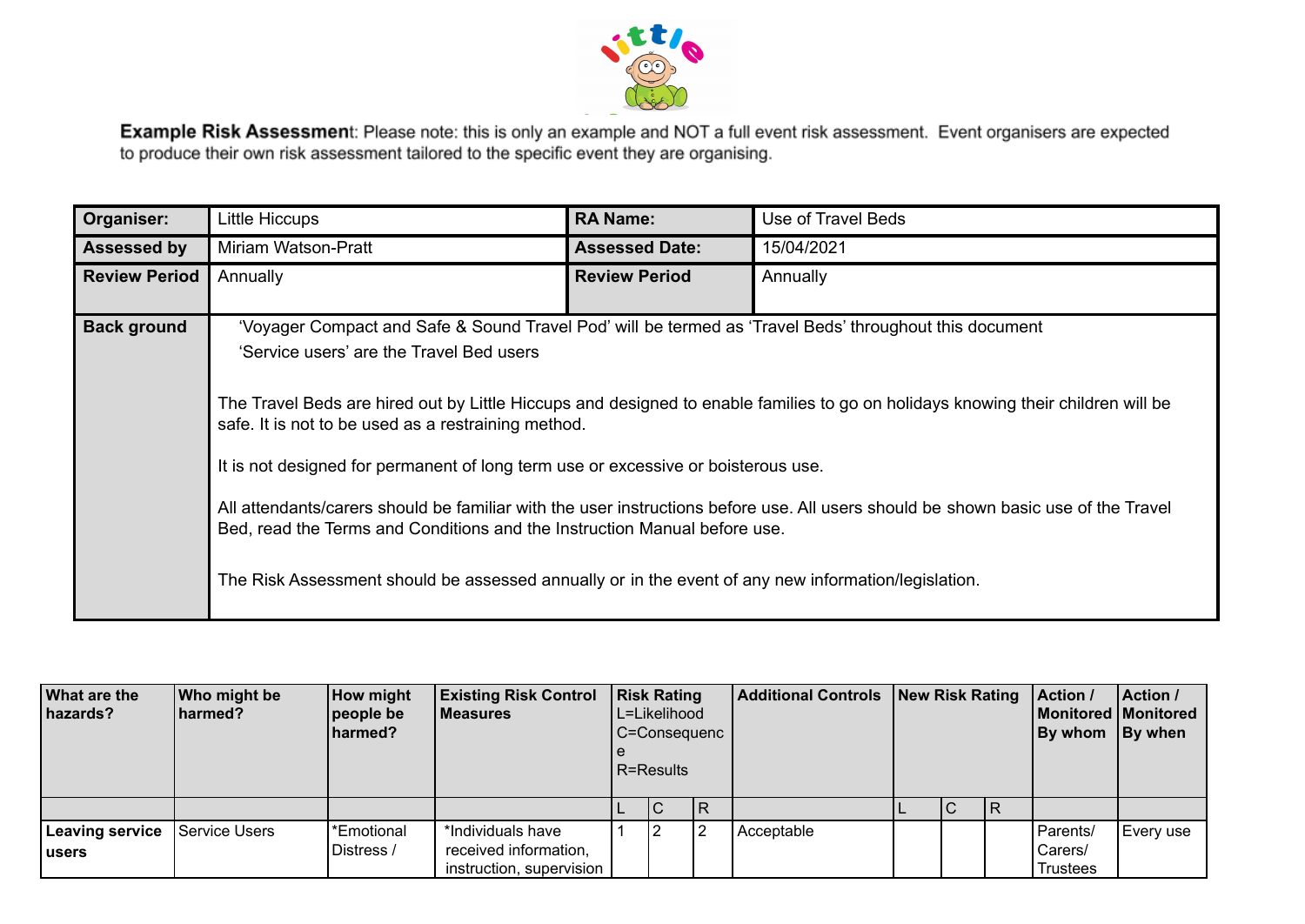| unattended in<br><b>Travel bed for</b><br>long periods |                                                               | Loneliness /<br><b>Trapped</b>                                                                                                                                   | and training in safe<br>operating procedures<br>*Service users are<br>never to be left<br>unattended                                                                                                                                                                                                                                                                                                                                                |              |                |                |            |  |                                        |           |
|--------------------------------------------------------|---------------------------------------------------------------|------------------------------------------------------------------------------------------------------------------------------------------------------------------|-----------------------------------------------------------------------------------------------------------------------------------------------------------------------------------------------------------------------------------------------------------------------------------------------------------------------------------------------------------------------------------------------------------------------------------------------------|--------------|----------------|----------------|------------|--|----------------------------------------|-----------|
| feet and<br>clothing                                   | <b>Entanglement of Service users and/or</b><br>parents/carers | Users are at<br>risk for a trip<br>hazard/fall<br>injuries<br>including<br>fractures and<br>breaks /<br>sprains and<br>strains /<br>musculoskelet<br>al injuries | *Individuals have<br>received information,<br>instruction, supervision<br>and training in safe<br>operating procedures<br>*Travel bed is checked<br>for faults/damage<br>before and after any<br>use to ensure it is in<br>full working order<br>*Ensure elbows,<br>clothing, rugs or bags<br>are tucked away safely                                                                                                                                | 1            | $\overline{2}$ | $\overline{2}$ | Acceptable |  | Parents/<br>Carers/<br><b>Trustees</b> | Every use |
| <b>Manual</b><br><b>Handling</b>                       | Service users or<br>parent/carers                             | Risk of<br>developing<br>back injury<br>from<br>lifting bags.                                                                                                    | *Individuals have<br>received information,<br>instruction, supervision<br>and training in safe<br>operating procedures                                                                                                                                                                                                                                                                                                                              | $\mathbf{1}$ | $\overline{2}$ | $\overline{2}$ | Acceptable |  | Parents/<br>Carers/<br><b>Trustees</b> | Every use |
| <b>Misuse of Travel</b><br><b>Beds</b>                 | Service users or<br>parent/carers                             | Fractures and<br>breaks /<br>sprains and<br>strains /<br>musculoskelet<br>al injuries if<br>placed too<br>close to a wall                                        | *Individuals have<br>received information,<br>instruction, supervision<br>and training in safe<br>operating procedures<br>*Inappropriate usage of<br>Travel beds forbidden<br>and will invalidate<br>Terms and Conditions of<br>hire<br>*Travel Beds should<br>only be used by person<br>it is hired by<br>*Travel Beds to be<br>erected and taken down<br>by a competent person<br>*Do not overload the<br>travel bed with<br>additional children. | $\mathbf{1}$ | 3              | 3              | Acceptable |  | Parents/<br>Carers/<br><b>Trustees</b> | Every use |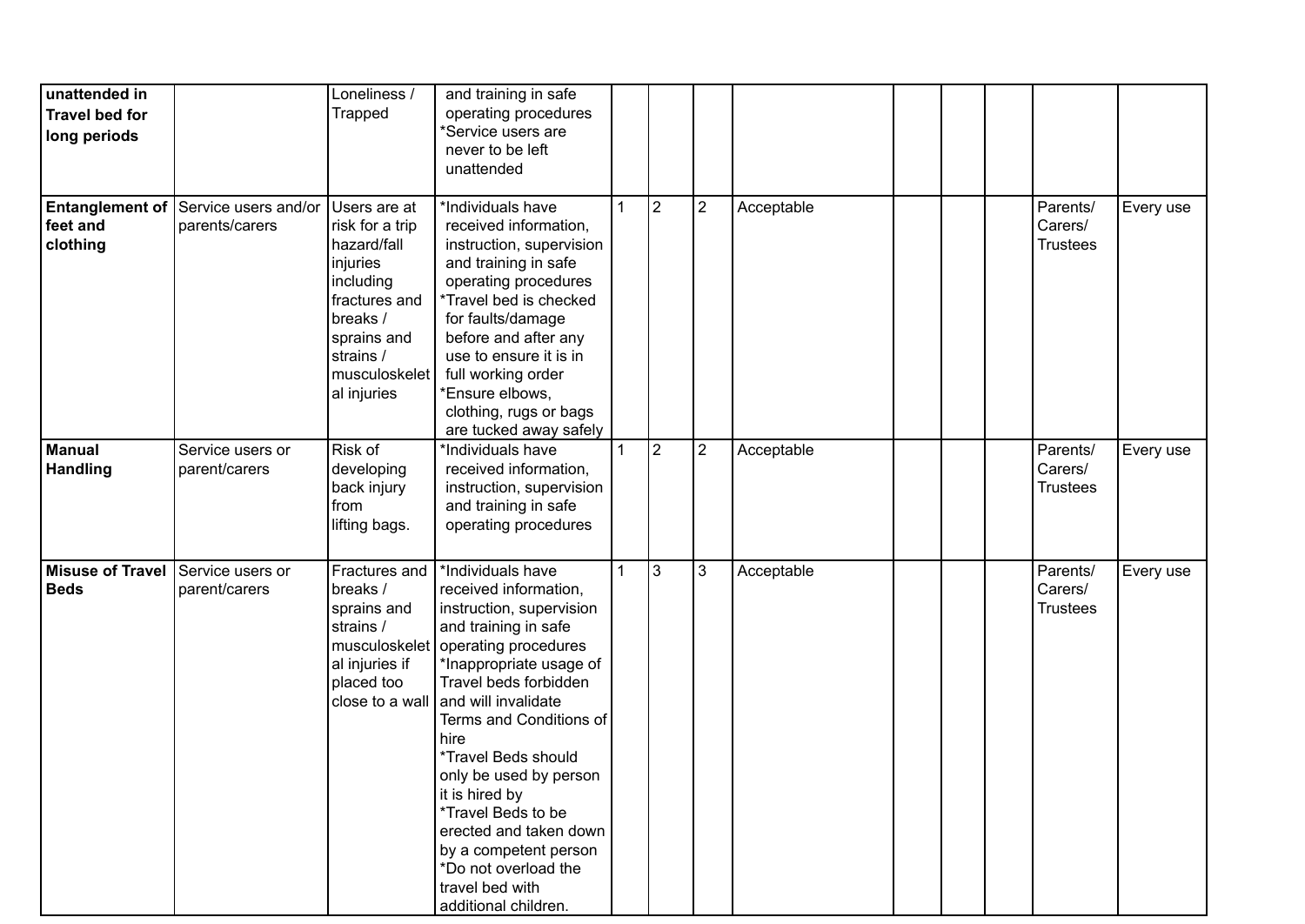|  |  | *Do not allow children to  |  |  |  |  |  |
|--|--|----------------------------|--|--|--|--|--|
|  |  | play with or climb on the  |  |  |  |  |  |
|  |  | Travel Bed.                |  |  |  |  |  |
|  |  | *Ensure the beds are at    |  |  |  |  |  |
|  |  | least 30cm away from a     |  |  |  |  |  |
|  |  | wall                       |  |  |  |  |  |
|  |  | *Not suitable for very     |  |  |  |  |  |
|  |  | boisterous behaviours      |  |  |  |  |  |
|  |  | *Sharp objects, such as    |  |  |  |  |  |
|  |  | pens, pencils, hair clips, |  |  |  |  |  |
|  |  | hard plastic or metal      |  |  |  |  |  |
|  |  | toys or hard furniture,    |  |  |  |  |  |
|  |  | could cause tears in the   |  |  |  |  |  |
|  |  | fabric of the Voyager      |  |  |  |  |  |
|  |  | Compact so should not      |  |  |  |  |  |
|  |  | be taken into, or near     |  |  |  |  |  |
|  |  | the outside of it.         |  |  |  |  |  |
|  |  | *Cords, or ribbons,        |  |  |  |  |  |
|  |  | should not be attached     |  |  |  |  |  |
|  |  | to the zip pullers to      |  |  |  |  |  |
|  |  | extend their length as     |  |  |  |  |  |
|  |  | this could damage the      |  |  |  |  |  |
|  |  | zip.                       |  |  |  |  |  |
|  |  | * The door should be       |  |  |  |  |  |
|  |  | either fully opened        |  |  |  |  |  |
|  |  | when access is needed,     |  |  |  |  |  |
|  |  | or fully closed whilst the |  |  |  |  |  |
|  |  | Travel Beds are being      |  |  |  |  |  |
|  |  | used. Do not allow         |  |  |  |  |  |
|  |  | unsupervised access to     |  |  |  |  |  |
|  |  | the door when in an        |  |  |  |  |  |
|  |  | open position, as this     |  |  |  |  |  |
|  |  | provides a flap of         |  |  |  |  |  |
|  |  | material that could be     |  |  |  |  |  |
|  |  | vulnerable to damage.      |  |  |  |  |  |
|  |  | *It is essential that the  |  |  |  |  |  |
|  |  | tension on the corners     |  |  |  |  |  |
|  |  | of the Voyager Compact     |  |  |  |  |  |
|  |  | during assembly and        |  |  |  |  |  |
|  |  | use is maintained.         |  |  |  |  |  |
|  |  |                            |  |  |  |  |  |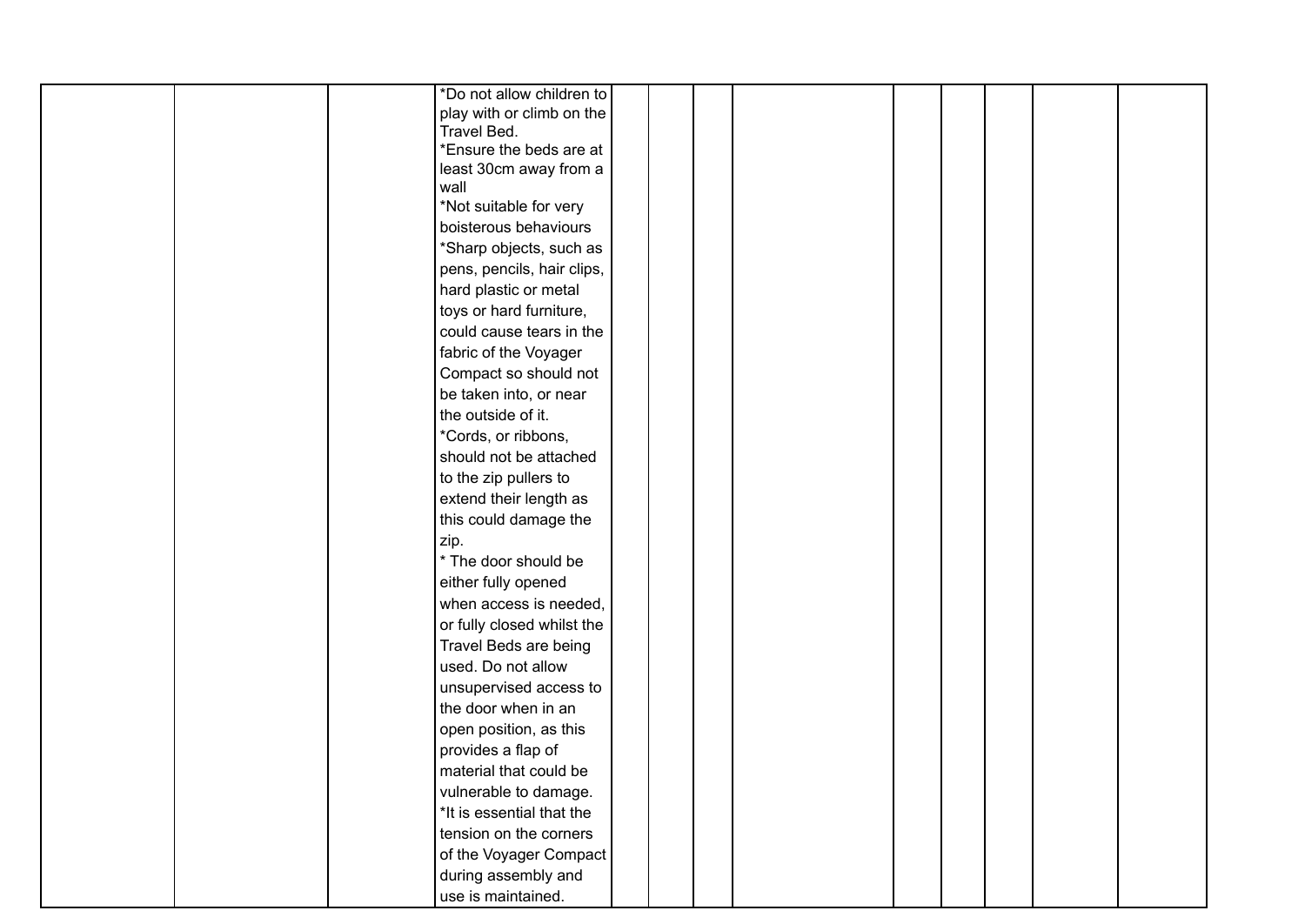| <b>Entrapment of</b><br>body parts<br>during closing,<br>transfer or<br>wheelchair | Service users or<br>parent/carers | Crushing<br>injuries / cuts<br>and bruises               | Please make sure<br>no-one gains<br>unauthorised access to<br>the tensioning system<br>on the corners.<br>*Individuals have<br>received information,<br>instruction, supervision<br>and training in safe<br>operating procedures                                                                                                                                                                                                                                                                                                                                                                                                                                                                                          | $\mathbf{1}$ | 3  | $\mathbf{3}$ | Acceptable |  | Parents/<br>Carers/<br><b>Trustees</b> | Every use |
|------------------------------------------------------------------------------------|-----------------------------------|----------------------------------------------------------|---------------------------------------------------------------------------------------------------------------------------------------------------------------------------------------------------------------------------------------------------------------------------------------------------------------------------------------------------------------------------------------------------------------------------------------------------------------------------------------------------------------------------------------------------------------------------------------------------------------------------------------------------------------------------------------------------------------------------|--------------|----|--------------|------------|--|----------------------------------------|-----------|
| usage<br><b>Travel beds</b>                                                        | Service users or<br>parent/carers | Cuts/bruises/s<br>crapes /<br>Buggy rolling<br>over feet | *Travel beds to be<br>appropriately cleaned<br>before hiring out<br>according to the<br><b>Instruction Manual</b><br>*Safety checks to be<br>completed and signed<br>off before it is hired out<br>*Faults to be reported<br>immediately and<br><b>Reporting Procedures</b><br>followed, If any part is<br>damaged or fails to<br>operate correctly do<br>not continue to use the<br>travel bed. Read the<br>care and maintenance<br>instructions and<br>contact the appropriate<br>company for advice if<br>necessary.<br>*Routine maintenance<br>carried out regularly by<br>a competent person<br>*No adaptations or<br>modifications must be<br>made to the travel beds<br>without approval from<br>the manufacturer. | $\mathbf 1$  | Ιз | 3            | Acceptable |  | Parents/<br>Carers/<br><b>Trustees</b> | Every use |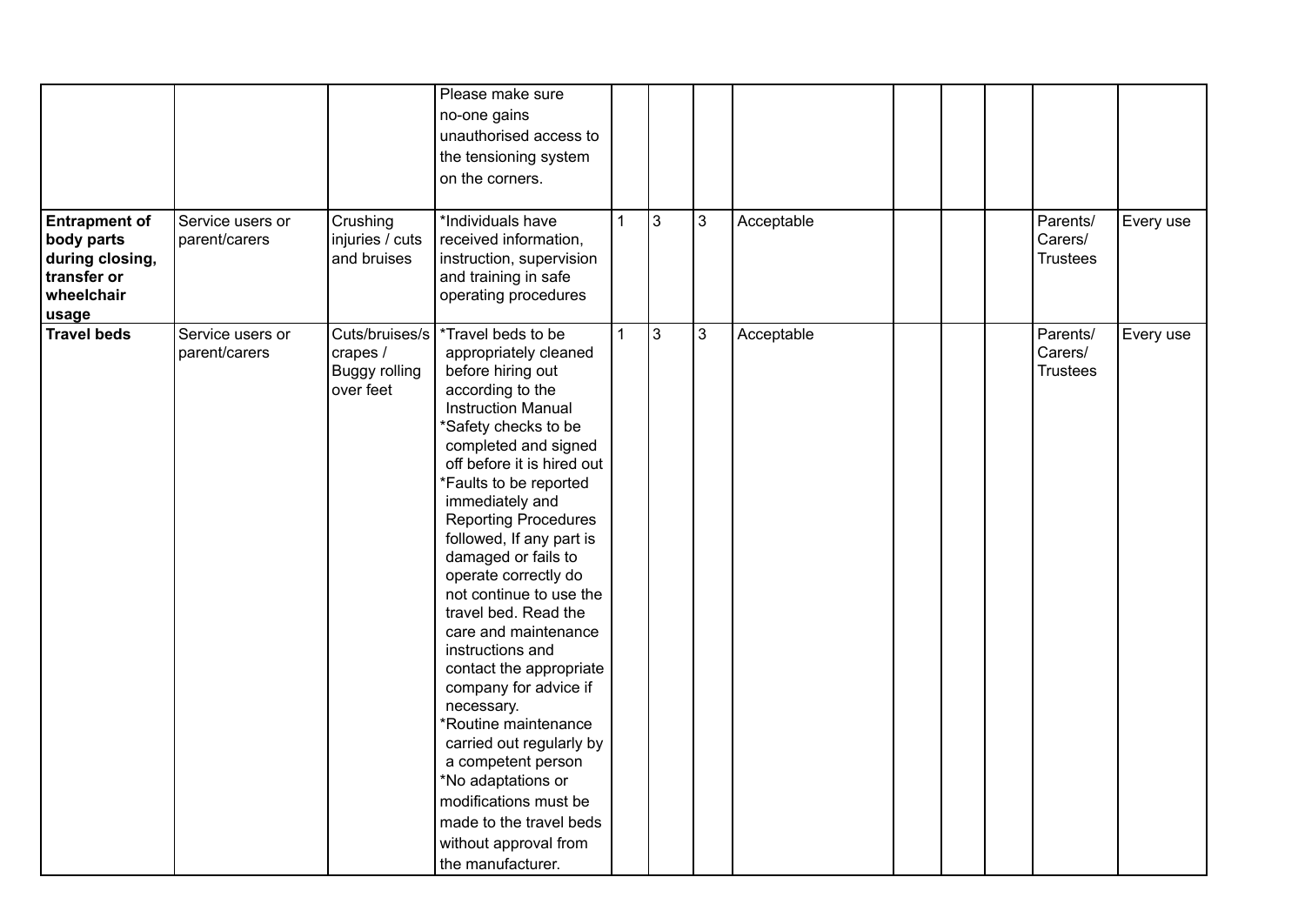|                                                                                          |                                      |                                                                                                                 | *Accident form to be<br>supplied with the<br>Travel beds.                                                                                                                                                                                                                                                                                                                                                          |              |                         |                |            |  |                                        |           |
|------------------------------------------------------------------------------------------|--------------------------------------|-----------------------------------------------------------------------------------------------------------------|--------------------------------------------------------------------------------------------------------------------------------------------------------------------------------------------------------------------------------------------------------------------------------------------------------------------------------------------------------------------------------------------------------------------|--------------|-------------------------|----------------|------------|--|----------------------------------------|-----------|
| <b>Food Allergy</b><br>risk -<br>transferring<br>from one<br>service user to<br>the next | Service users                        | Allergic<br>reaction                                                                                            | *Travel beds to be<br>appropriately cleaned<br>before hiring out<br>according to the<br><b>Instruction Manual</b><br>*To ask users to refrain<br>from eating in the<br><b>Travel Beds</b>                                                                                                                                                                                                                          | $\mathbf{1}$ | 3                       | 3              | Acceptable |  | Parents/<br>Carers/<br><b>Trustees</b> | Every use |
| Overturning or<br>injury caused by<br>inappropriate<br>fitting of<br>accessories.        | Service users or<br>parent/carers    | Crushing<br>injuries /<br>Fractures and<br>breaks /<br>sprains and<br>strains /<br>musculoskelet<br>al injuries | *Individuals have<br>received information,<br>instruction, supervision<br>and training in safe<br>operating procedures<br>*Travel Beds are<br>checked for<br>faults/damage before<br>and after any use to<br>ensure it is in full<br>working order<br>*Inappropriate usage of<br><b>Travel Bedswill</b><br>invalidate Terms and<br>Conditions of hire<br>*Do not overload the<br>buggy with additional<br>children | $\mathbf{1}$ | $\overline{\mathbf{4}}$ | $\overline{4}$ | Acceptable |  | Parents/<br>Carers/<br><b>Trustees</b> | Every use |
| <b>Risk of fire due</b><br>to potential<br>flammability of<br>upholstered<br>components  | Service user and/or<br>parent/carers | Burn/scald<br>injuries                                                                                          | *Keep away from naked 1<br>flames<br>*No smoking                                                                                                                                                                                                                                                                                                                                                                   |              | 4                       | $\overline{4}$ | Acceptable |  | Parents/<br>Carers/<br><b>Trustees</b> | Every use |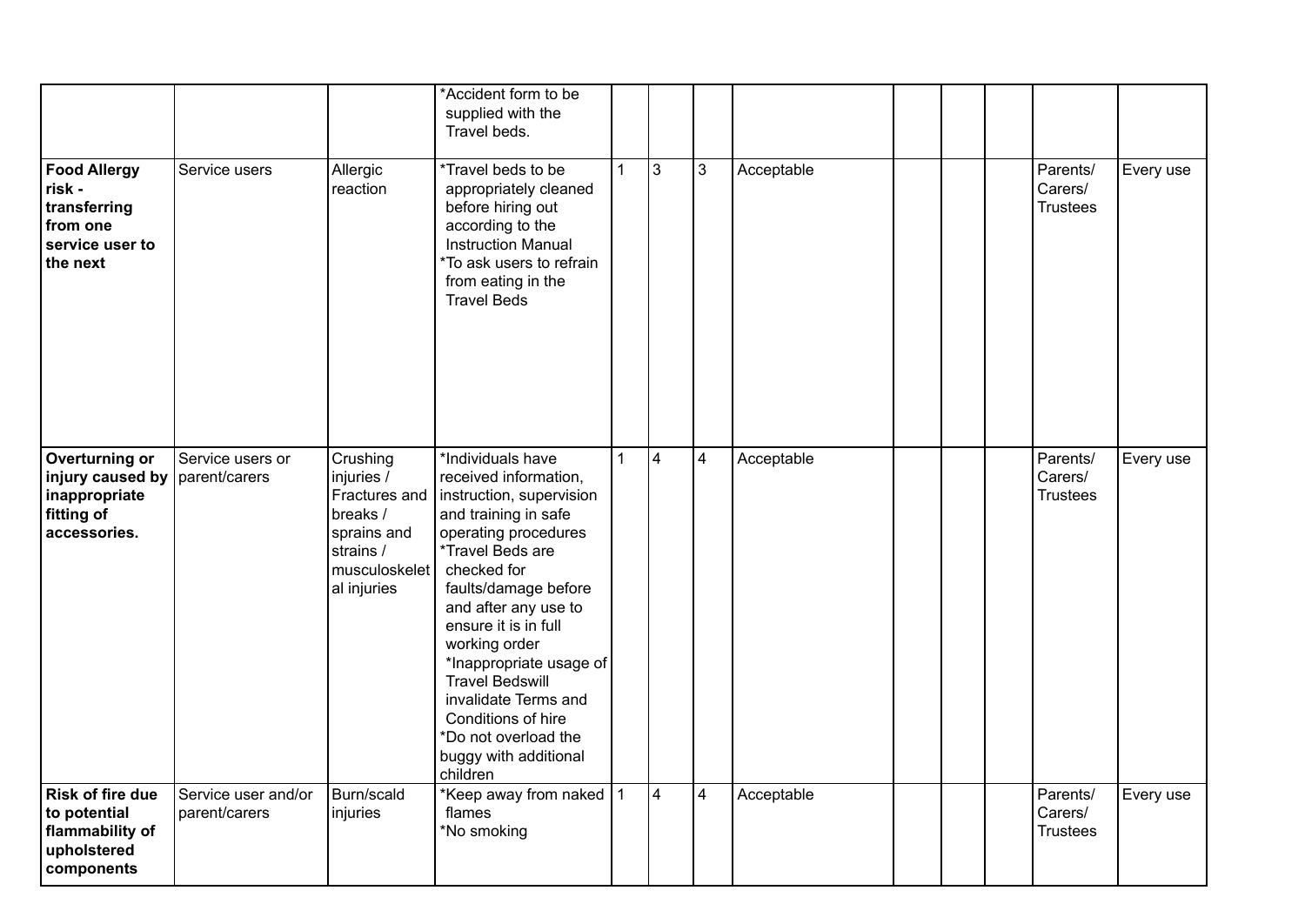| Infection             | Service users or        | Illness and   | *During lockdown                                 | $\overline{2}$ | 4 | 8 | Adequate |  | Parents/        | Every use |
|-----------------------|-------------------------|---------------|--------------------------------------------------|----------------|---|---|----------|--|-----------------|-----------|
| <b>Prevention and</b> | parent/carers. Little   | sickness      | periods the Travel Bed                           |                |   |   |          |  | Carers/         |           |
| <b>Control</b>        | <b>Hiccups Trustees</b> | contamination | is not used.                                     |                |   |   |          |  | <b>Trustees</b> |           |
|                       | checking in and out     |               | * Travel bed should be                           |                |   |   |          |  |                 |           |
|                       | the Buggy.              |               | cleaned by                                       |                |   |   |          |  |                 |           |
|                       |                         |               | parent/carers prior to                           |                |   |   |          |  |                 |           |
|                       |                         |               | being returned as part                           |                |   |   |          |  |                 |           |
|                       |                         |               | of the Terms and                                 |                |   |   |          |  |                 |           |
|                       |                         |               | Conditions of use.                               |                |   |   |          |  |                 |           |
|                       |                         |               | * If there was illnesses                         |                |   |   |          |  |                 |           |
|                       |                         |               | during use, parent/carer                         |                |   |   |          |  |                 |           |
|                       |                         |               | needs to inform the                              |                |   |   |          |  |                 |           |
|                       |                         |               | Little Hiccups Trustee                           |                |   |   |          |  |                 |           |
|                       |                         |               | checking it back in.                             |                |   |   |          |  |                 |           |
|                       |                         |               | * Travel bed is                                  |                |   |   |          |  |                 |           |
|                       |                         |               | inspected on return for                          |                |   |   |          |  |                 |           |
|                       |                         |               | signs of bodily fluids                           |                |   |   |          |  |                 |           |
|                       |                         |               | * Adequate PPE /                                 |                |   |   |          |  |                 |           |
|                       |                         |               | infection control during                         |                |   |   |          |  |                 |           |
|                       |                         |               | swap over. For                                   |                |   |   |          |  |                 |           |
|                       |                         |               | example, wear gloves,                            |                |   |   |          |  |                 |           |
|                       |                         |               | wash hands, etc.                                 |                |   |   |          |  |                 |           |
|                       |                         |               | * social distancing to be                        |                |   |   |          |  |                 |           |
|                       |                         |               | adhered to if required                           |                |   |   |          |  |                 |           |
|                       |                         |               | * Minimum of 3 day gap                           |                |   |   |          |  |                 |           |
|                       |                         |               | between hire to ensure                           |                |   |   |          |  |                 |           |
|                       |                         |               | any viruses are not                              |                |   |   |          |  |                 |           |
|                       |                         |               | passed on.                                       |                |   |   |          |  |                 |           |
|                       |                         |               | *A mild detergent is the                         |                |   |   |          |  |                 |           |
|                       |                         |               | best cleaning agent to                           |                |   |   |          |  |                 |           |
|                       |                         |               | use on the Travel beds                           |                |   |   |          |  |                 |           |
|                       |                         |               | <b>Diluted</b>                                   |                |   |   |          |  |                 |           |
|                       |                         |               | disinfectant or medical                          |                |   |   |          |  |                 |           |
|                       |                         |               | standard anti-bacterial                          |                |   |   |          |  |                 |           |
|                       |                         |               | wipes can be used if                             |                |   |   |          |  |                 |           |
|                       |                         |               | necessary. We advise                             |                |   |   |          |  |                 |           |
|                       |                         |               | that abrasives, cream<br>cleaners chlorine-based |                |   |   |          |  |                 |           |
|                       |                         |               | or bleach-based                                  |                |   |   |          |  |                 |           |
|                       |                         |               | cleaning products are                            |                |   |   |          |  |                 |           |
|                       |                         |               | not used to clean the                            |                |   |   |          |  |                 |           |
|                       |                         |               | Travel Beds.                                     |                |   |   |          |  |                 |           |
|                       |                         |               |                                                  |                |   |   |          |  |                 |           |